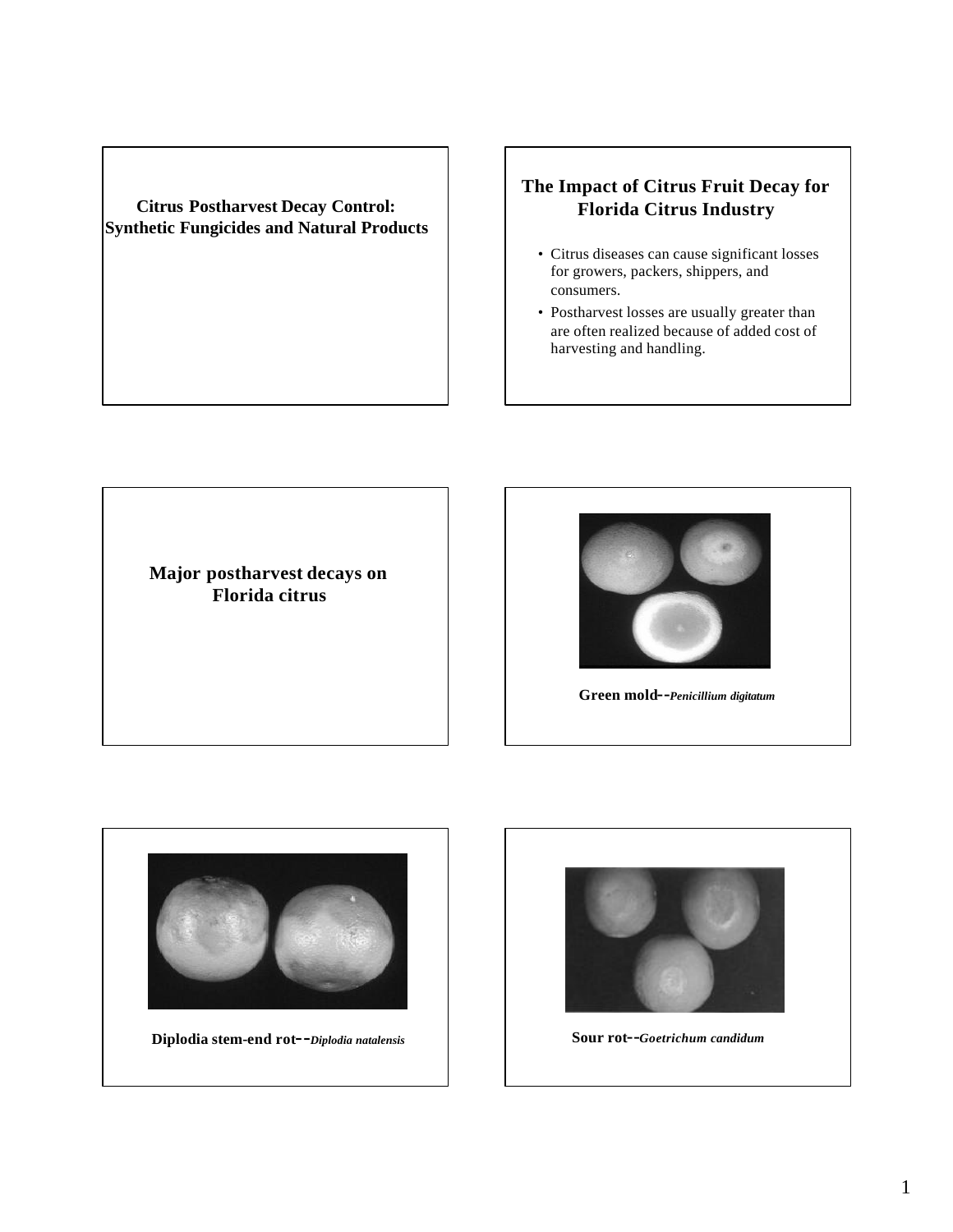





**Phomopsis stem-end rot –** *Phomopsis citri* **Brown rot --** *Phytophthora palmivora or P. nicotianae*



#### **Postharvest Decay Control Practices**

**Postharvest decay control in Florida is conducted by an integrated system using fungicides as the core.**

- **Minimize fruit injury during fruit harvesting and handling**
- **Postharvest drenching**
- **Minimize ethylene concentration and degreening time**
- **Pre-washing with sanitizers**
- **Postharvest washing**
- **Aqueous fungicide application**
- **Wax containing fungicides**
- **Packinghouse and storage room sanitation**
- **Low temperature refrigeration**

# **Synthetic fungicides on citrus**

- **Sodium** *o***-phenylphenate (SOPP)**
- **Thiabendazole (TBZ)**
- **Imazalil**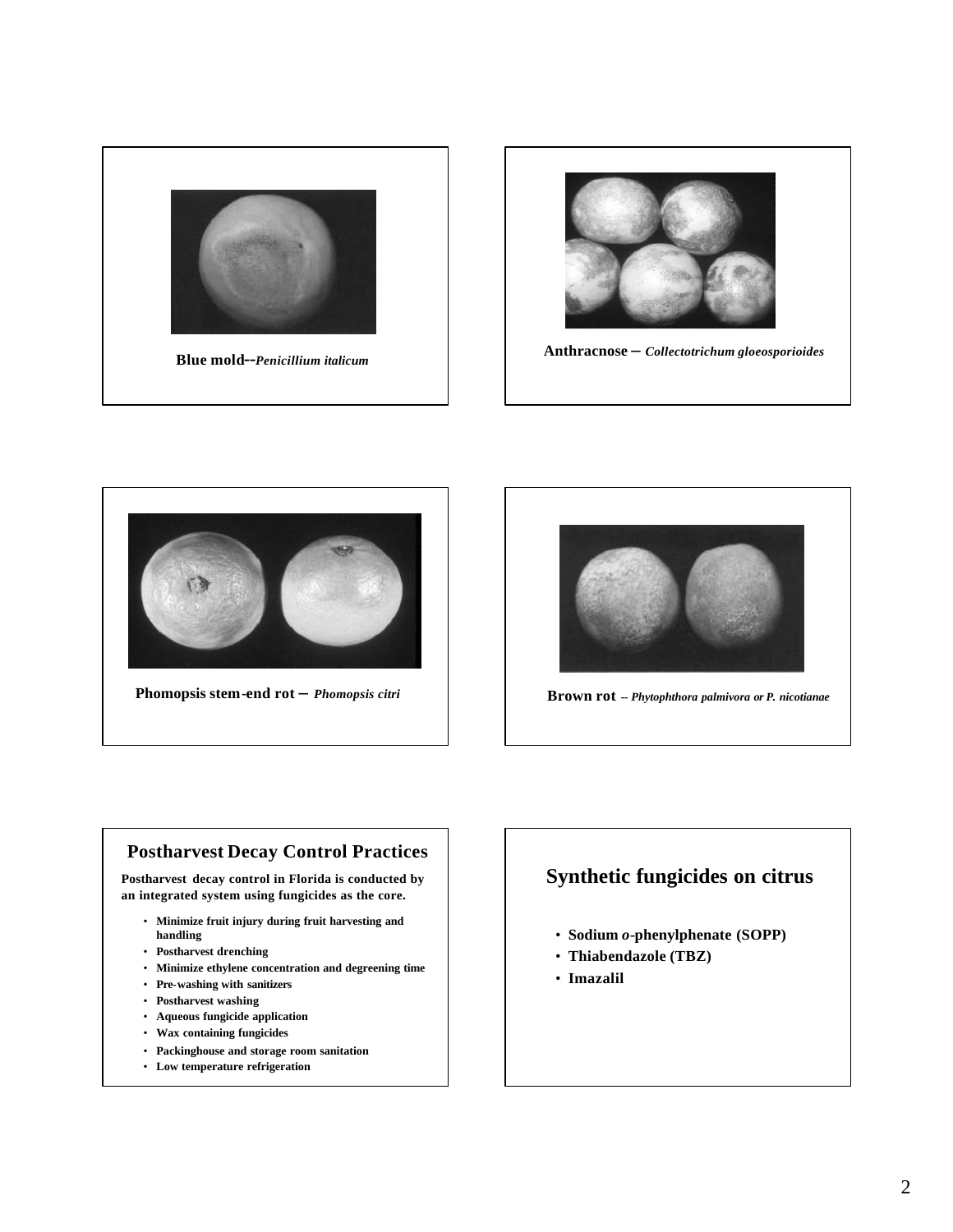# **Potential problems associated with currently used fungicides**

- **Only three registered fungicides**
- **Hazard risks, residues**
- **Regulatory issues**
- **Pathogen resistance**
- **Economic costs**
- **No alternative methods in place**

### **Evaluation of new synthetic fungicides for postharvest decay control**

- **Two new fungicides from Janssen Pharmaceudica Inc. are in the process of being evaluated for decay control.**
- **Janssen is in the process of registering at least one new chemical for postharvest treatment.**

## **Reduced risk chemical**

- **Abound (Azoxystrobin) from Zeneca Inc.**
- **Abound has been registered for citrus preharvest use.**
- **California is pursuing Abound registration for citrus postharvest use.**

## **Develop alternative postharvest decay control methods using safe and natural products**

- **Evaluate commercial natural products for postharvest decay control.**
- **Develop biocontrol agents for postharvest decay control.**
- **Discover naturally-occurring compounds for decay control.**

# **Evaluation of commercial natural products**

- **Messenger**
- **Three bicarbonate based products**